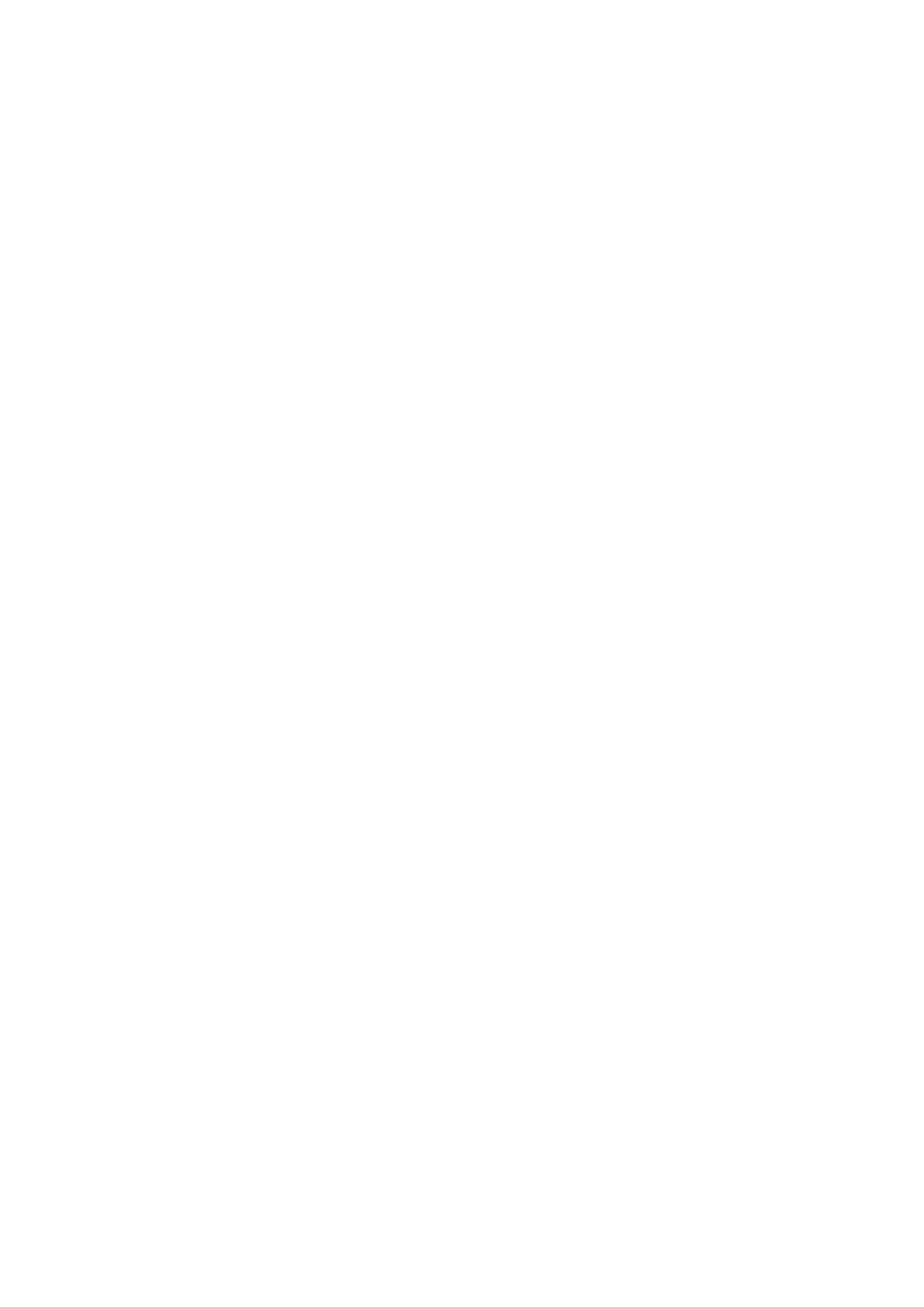| <b>DISTRICT: Jumla</b> | [63]             | V.D.C./MUNICIPALITY: Badki |                              |       |  |
|------------------------|------------------|----------------------------|------------------------------|-------|--|
| <b>WARD</b>            | <b>HOUSEHOLD</b> | <b>POPULATION</b>          |                              |       |  |
|                        |                  | <b>TOTAL</b>               | <b>MALE</b><br><b>FEMALE</b> |       |  |
|                        | 113              | 667                        | 332                          | 335   |  |
| 2                      | 98               | 634                        | 309                          | 325   |  |
| З                      | 134              | 798                        | 378                          | 420   |  |
|                        | 116              | 673                        | 337                          | 336   |  |
| 5                      | 65               | 388                        | 184                          | 204   |  |
| 6                      | 92               | 623                        | 302                          | 321   |  |
|                        | 42               | 281                        | 136                          | 145   |  |
| 8                      | 47               | 286                        | 150                          | 136   |  |
| 9                      | 70               | 390                        | 204                          | 186   |  |
| <b>TOTAL</b>           | 777              | 4,740                      | 2,332                        | 2,408 |  |

| <b>DISTRICT: Jumla</b><br>[63] |                  | <b>V.D.C./MUNICIPALITY: Birat</b><br>[2] |             |               |
|--------------------------------|------------------|------------------------------------------|-------------|---------------|
| <b>WARD</b>                    | <b>HOUSEHOLD</b> | <b>POPULATION</b>                        |             |               |
|                                |                  | <b>TOTAL</b>                             | <b>MALE</b> | <b>FEMALE</b> |
|                                | 66               | 428                                      | 220         | 208           |
| 2                              | 85               | 511                                      | 259         | 252           |
| 3                              | 69               | 397                                      | 191         | 206           |
|                                | 64               | 351                                      | 181         | 170           |
| 5                              | 60               | 304                                      | 139         | 165           |
| 6                              | 101              | 512                                      | 276         | 236           |
|                                | 90               | 498                                      | 241         | 257           |
| 8                              | 59               | 272                                      | 119         | 153           |
| 9                              | 50               | 268                                      | 138         | 130           |
| <b>TOTAL</b>                   | 644              | 3,541                                    | 1,764       | 1,777         |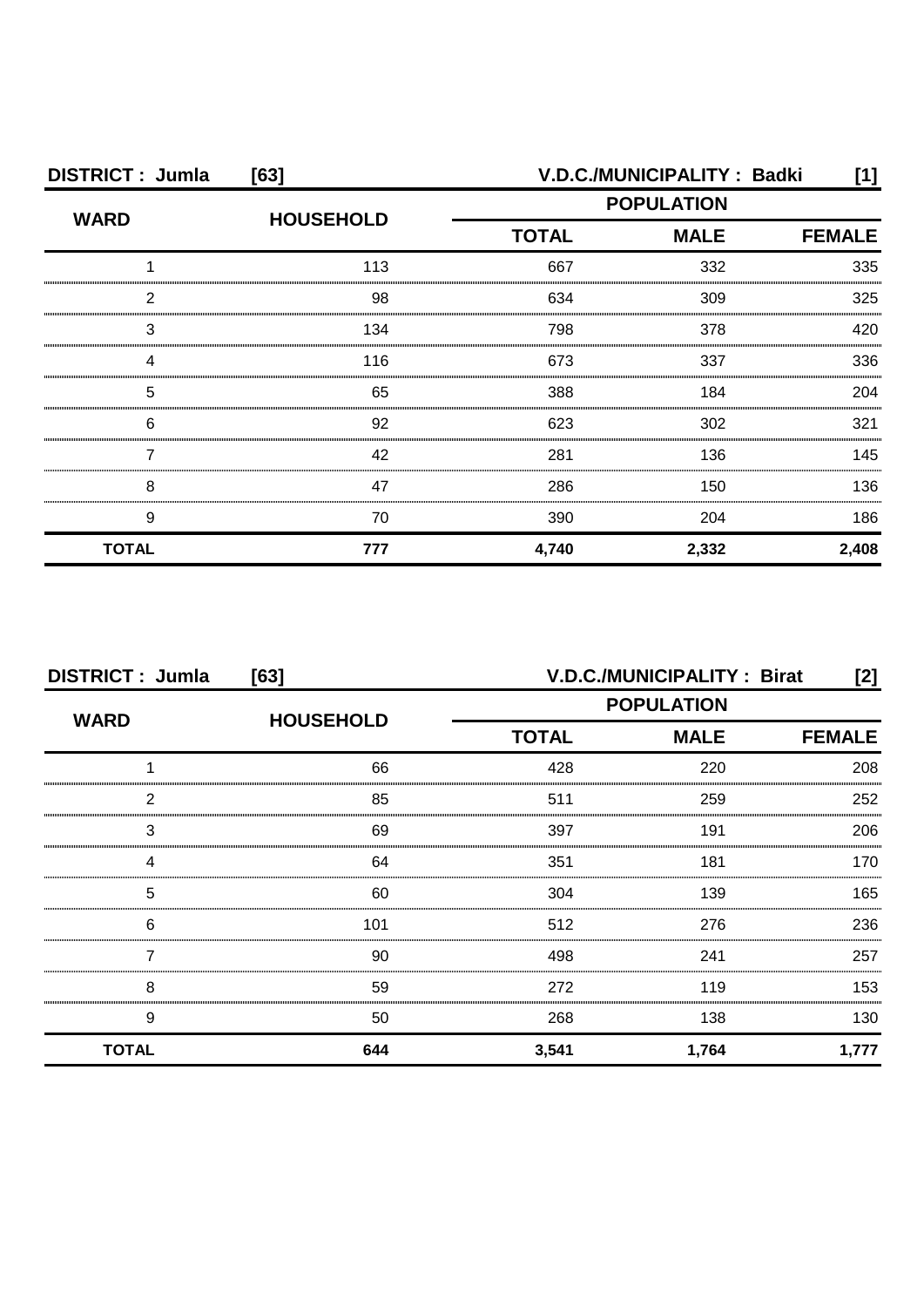| <b>DISTRICT: Jumla</b> | [63]             | V.D.C./MUNICIPALITY: Bumramadichaur |             | [3]           |
|------------------------|------------------|-------------------------------------|-------------|---------------|
| <b>WARD</b>            | <b>HOUSEHOLD</b> | <b>POPULATION</b>                   |             |               |
|                        |                  | <b>TOTAL</b>                        | <b>MALE</b> | <b>FEMALE</b> |
|                        | 15               | 100                                 | 57          | 43            |
| 2                      | 16               | 97                                  | 48          | 49            |
| 3                      | 22               | 132                                 | 67          | 65            |
|                        | 18               | 90                                  | 48          | 42            |
| 5                      | 42               | 202                                 | 105         | 97            |
| 6                      | 17               | 92                                  | 48          | 44            |
|                        | 51               | 278                                 | 140         | 138           |
| 8                      | 18               | 110                                 | 53          | 57            |
| 9                      | 15               | 76                                  | 40          | 36            |
| <b>TOTAL</b>           | 214              | 1,177                               | 606         | 571           |

| <b>DISTRICT: Jumla</b> | [63]             | V.D.C./MUNICIPALITY: Chandan Nath<br>[4] |             |               |  |
|------------------------|------------------|------------------------------------------|-------------|---------------|--|
| <b>WARD</b>            | <b>HOUSEHOLD</b> | <b>POPULATION</b>                        |             |               |  |
|                        |                  | <b>TOTAL</b>                             | <b>MALE</b> | <b>FEMALE</b> |  |
|                        | 192              | 927                                      | 468         | 459           |  |
| っ                      | 183              | 958                                      | 469         | 489           |  |
| 3                      | 296              | 1,388                                    | 680         | 708           |  |
|                        | 178              | 927                                      | 460         | 467           |  |
| 5                      | 150              | 750                                      | 349         | 401           |  |
| 6                      | 281              | 1,069                                    | 548         | 521           |  |
|                        | 89               | 396                                      | 203         | 193           |  |
| 8                      | 251              | 992                                      | 481         | 511           |  |
| 9                      | 219              | 1,084                                    | 534         | 550           |  |
| <b>TOTAL</b>           | 1,839            | 8,491                                    | 4,192       | 4,299         |  |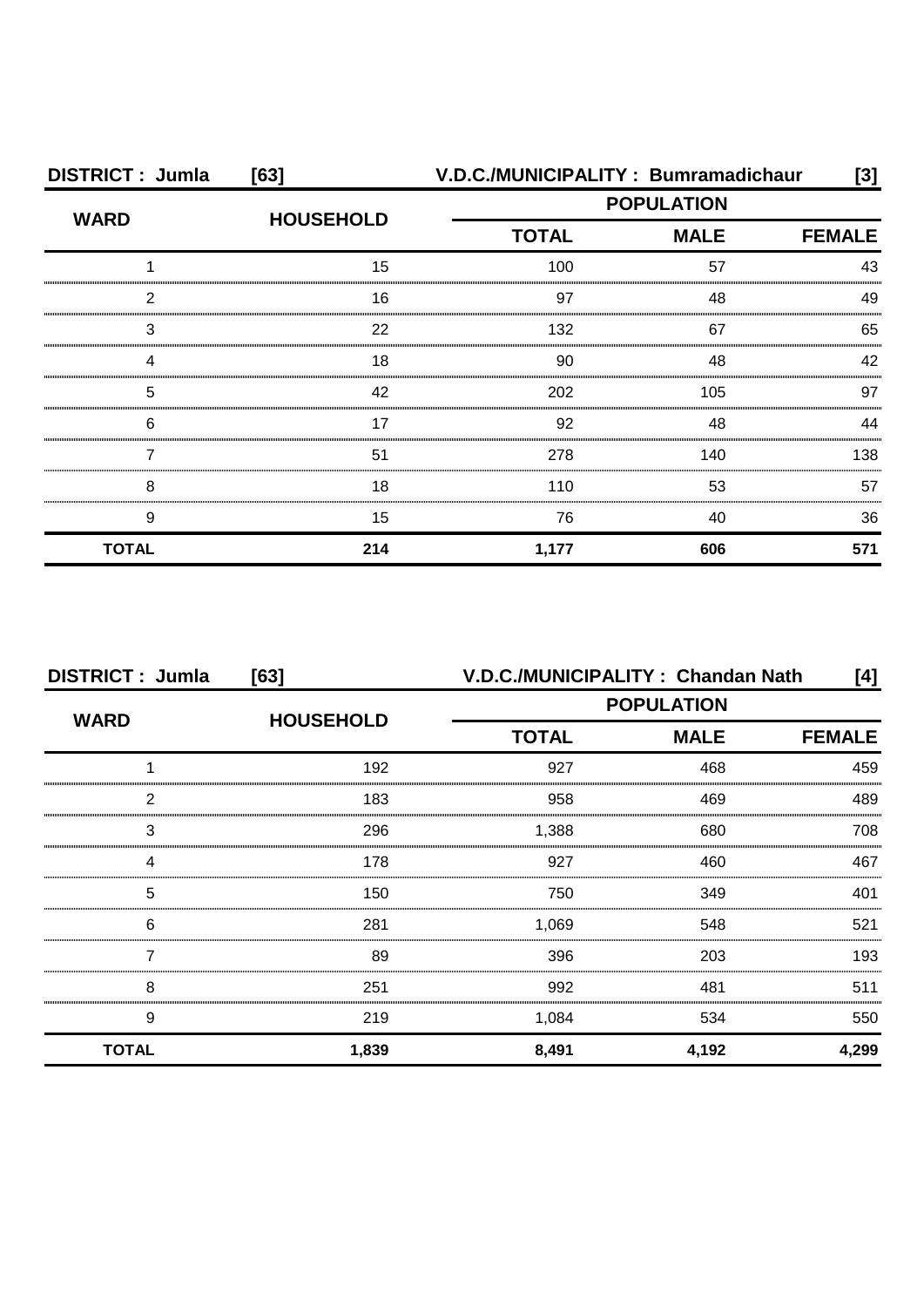| <b>DISTRICT: Jumla</b> | [63]             | V.D.C./MUNICIPALITY: Chhumchaur<br>[5]       |       |       |
|------------------------|------------------|----------------------------------------------|-------|-------|
| <b>WARD</b>            | <b>HOUSEHOLD</b> | <b>POPULATION</b>                            |       |       |
|                        |                  | <b>TOTAL</b><br><b>MALE</b><br><b>FEMALE</b> |       |       |
|                        | 51               | 306                                          | 156   | 150   |
| 2                      | 50               | 283                                          | 153   | 130   |
| 3                      | 55               | 333                                          | 167   | 166   |
|                        | 43               | 265                                          | 134   | 131   |
| 5                      | 61               | 367                                          | 184   | 183   |
| 6                      | 60               | 404                                          | 206   | 198   |
|                        | 40               | 292                                          | 135   | 157   |
| 8                      | 23               | 164                                          | 78    | 86    |
| 9                      | 30               | 201                                          | 101   | 100   |
| <b>TOTAL</b>           | 413              | 2,615                                        | 1,314 | 1,301 |

| <b>DISTRICT: Jumla</b><br>[63] |                  | V.D.C./MUNICIPALITY: Depalgaun<br>[6] |             |               |
|--------------------------------|------------------|---------------------------------------|-------------|---------------|
|                                |                  | <b>POPULATION</b>                     |             |               |
| <b>WARD</b>                    | <b>HOUSEHOLD</b> | <b>TOTAL</b>                          | <b>MALE</b> | <b>FEMALE</b> |
|                                | 33               | 159                                   | 78          | 81            |
| 2                              | 39               | 205                                   | 97          | 108           |
| 3                              | 85               | 415                                   | 210         | 205           |
|                                | 50               | 231                                   | 115         | 116           |
| 5                              | 64               | 296                                   | 140         | 156           |
| 6                              | 41               | 230                                   | 111         | 119           |
|                                | 45               | 202                                   | 95          | 107           |
| 8                              | 77               | 343                                   | 168         | 175           |
| 9                              | 64               | 317                                   | 153         | 164           |
| <b>TOTAL</b>                   | 498              | 2,398                                 | 1,167       | 1,231         |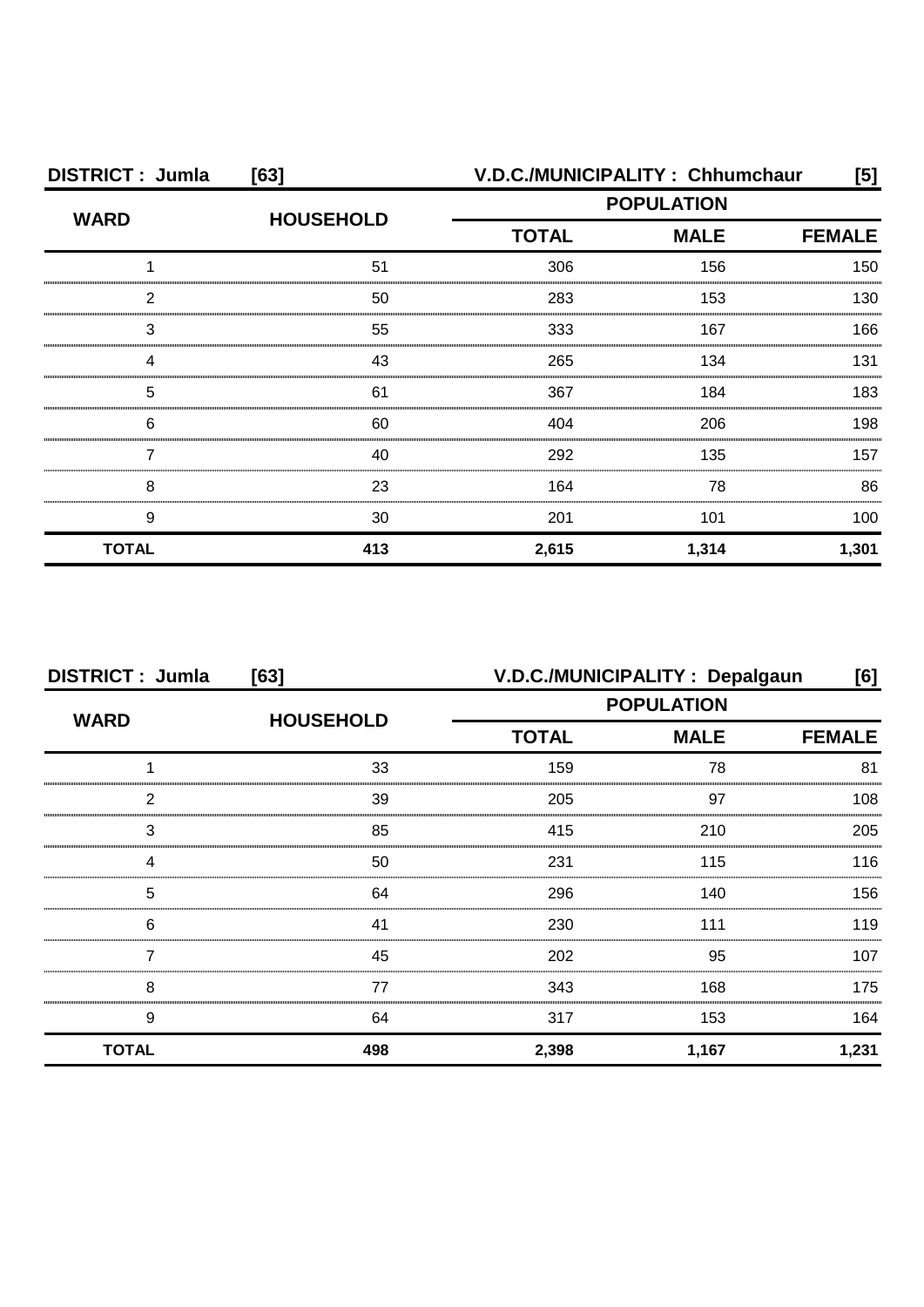| <b>DISTRICT: Jumla</b><br>[63] |                  |                                              | V.D.C./MUNICIPALITY: Dhapa | [7]   |  |
|--------------------------------|------------------|----------------------------------------------|----------------------------|-------|--|
| <b>WARD</b>                    | <b>HOUSEHOLD</b> | <b>POPULATION</b>                            |                            |       |  |
|                                |                  | <b>TOTAL</b><br><b>MALE</b><br><b>FEMALE</b> |                            |       |  |
|                                | 36               | 188                                          | 96                         | 92    |  |
| 2                              | 121              | 718                                          | 341                        | 377   |  |
| 3                              | 44               | 254                                          | 139                        | 115   |  |
|                                | 49               | 279                                          | 130                        | 149   |  |
| 5                              | 77               | 450                                          | 228                        | 222   |  |
| 6                              | 78               | 379                                          | 193                        | 186   |  |
|                                | 74               | 384                                          | 190                        | 194   |  |
| 8                              | 82               | 445                                          | 226                        | 219   |  |
| 9                              | 114              | 649                                          | 334                        | 315   |  |
| <b>TOTAL</b>                   | 675              | 3,746                                        | 1,877                      | 1,869 |  |

| <b>DISTRICT: Jumla</b><br>[63] |                  | <b>V.D.C./MUNICIPALITY: Dillichaur</b><br>[8] |             |               |
|--------------------------------|------------------|-----------------------------------------------|-------------|---------------|
| <b>WARD</b>                    |                  | <b>POPULATION</b>                             |             |               |
|                                | <b>HOUSEHOLD</b> | <b>TOTAL</b>                                  | <b>MALE</b> | <b>FEMALE</b> |
|                                | 67               | 363                                           | 178         | 185           |
| 2                              | 66               | 333                                           | 161         | 172           |
| 3                              | 74               | 408                                           | 190         | 218           |
|                                | 107              | 539                                           | 266         | 273           |
| 5                              | 98               | 485                                           | 238         | 247           |
| 6                              | 187              | 1,002                                         | 503         | 499.          |
|                                | 109              | 569                                           | 303         | 266           |
| 8                              | 106              | 628                                           | 307         | 321           |
| 9                              | 63               | 384                                           | 192         | 192           |
| <b>TOTAL</b>                   | 877              | 4.711                                         | 2,338       | 2,373         |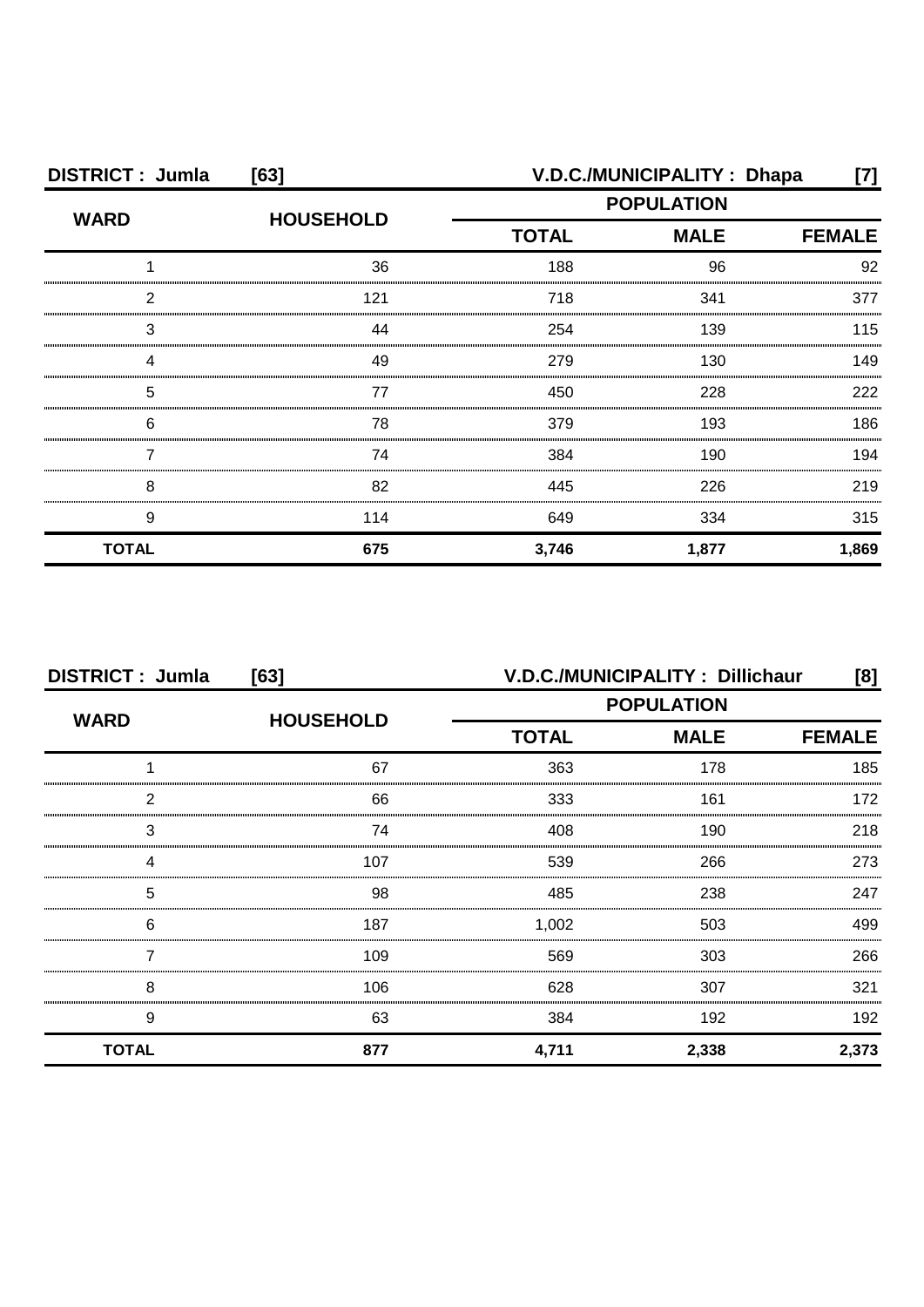| <b>DISTRICT: Jumla</b> | [63]             | V.D.C./MUNICIPALITY: Garjyangkot<br>[9] |             |       |
|------------------------|------------------|-----------------------------------------|-------------|-------|
| <b>WARD</b>            | <b>HOUSEHOLD</b> | <b>POPULATION</b>                       |             |       |
|                        |                  | <b>TOTAL</b>                            | <b>MALE</b> |       |
|                        | 70               | 399                                     | 202         | 197   |
| 2                      | 95               | 527                                     | 258         | 269   |
| 3                      | 102              | 587                                     | 292         | 295   |
|                        | 146              | 790                                     | 369         | 421   |
| 5                      | 80               | 382                                     | 188         | 194   |
| 6                      | 92               | 458                                     | 234         | 224   |
|                        | 61               | 298                                     | 150         | 148   |
| 8                      | 57               | 311                                     | 155         | 156   |
| 9                      | 72               | 394                                     | 191         | 203   |
| <b>TOTAL</b>           | 775              | 4,146                                   | 2,039       | 2,107 |

| <b>DISTRICT: Jumla</b> | [63]             | V.D.C./MUNICIPALITY: Ghode Mahadev |                   | $[10]$        |
|------------------------|------------------|------------------------------------|-------------------|---------------|
| <b>WARD</b>            | <b>HOUSEHOLD</b> |                                    | <b>POPULATION</b> |               |
|                        |                  | <b>TOTAL</b>                       | <b>MALE</b>       | <b>FEMALE</b> |
|                        | 46               | 310                                | 152               | 158           |
| 2                      | 38               | 233                                | 123               | 110           |
| 3                      | 34               | 233                                | 117               | 116           |
| 4                      | 37               | 246                                | 131               | 115           |
| 5                      | 27               | 179                                | 87                | 92            |
| 6                      | 46               | 290                                | 143               | 147           |
|                        | 37               | 234                                | 120               | 114           |
| 8                      | 37               | 257                                | 151               | 106           |
| 9                      | 69               | 442                                | 223               | 219           |
| <b>TOTAL</b>           | 371              | 2,424                              | 1,247             | 1,177         |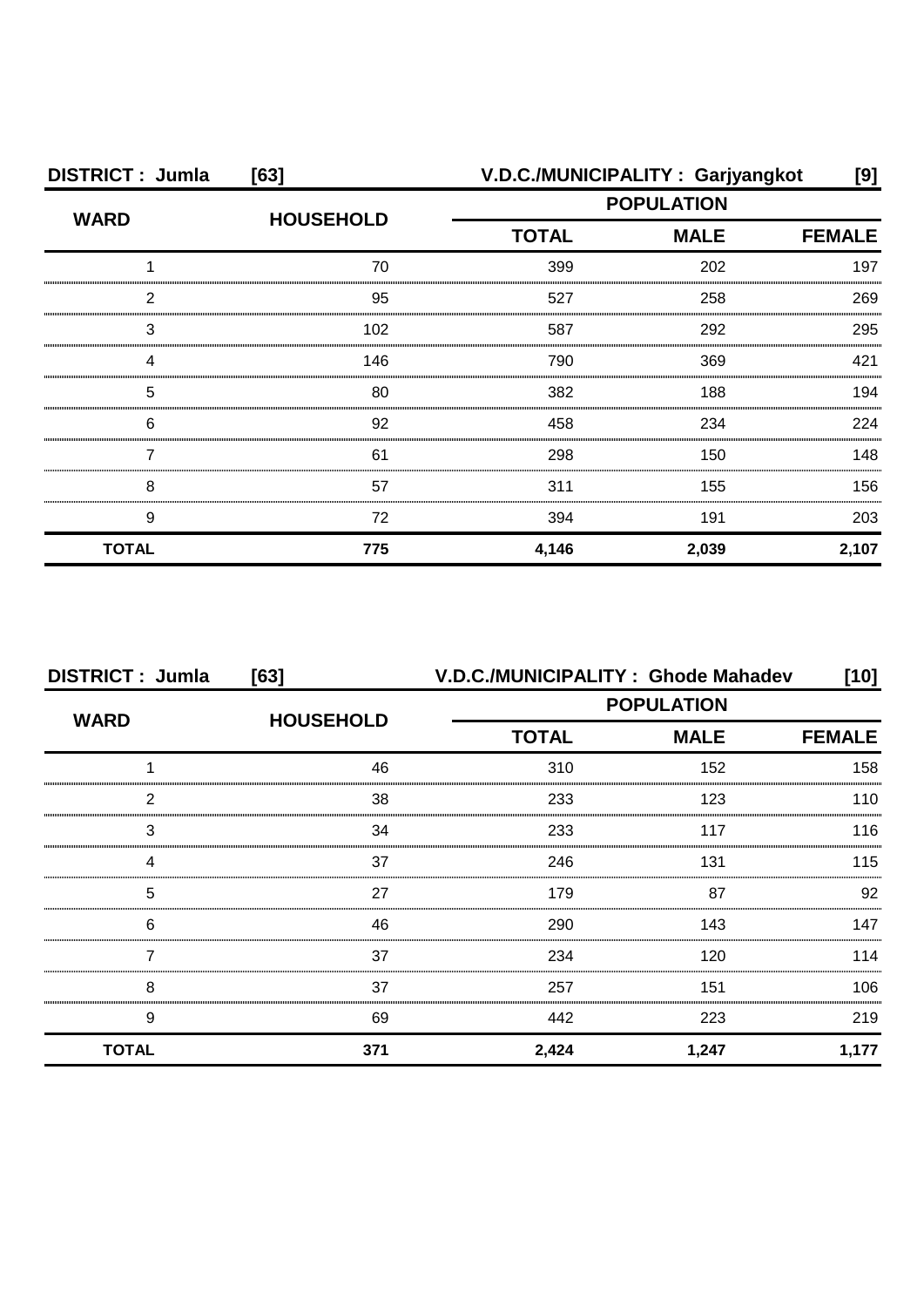| <b>DISTRICT: Jumla</b><br>[63] |                  | V.D.C./MUNICIPALITY: Guthichaur |             | [11]          |
|--------------------------------|------------------|---------------------------------|-------------|---------------|
| <b>WARD</b>                    | <b>HOUSEHOLD</b> | <b>POPULATION</b>               |             |               |
|                                |                  | <b>TOTAL</b>                    | <b>MALE</b> | <b>FEMALE</b> |
|                                | 38               | 168                             | 79          | 89            |
| 2                              | 74               | 482                             | 238         | 244           |
| З                              | 68               | 423                             | 209         | 214           |
|                                | 49               | 300                             | 144         | 156           |
| 5                              | 60               | 280                             | 137         | 143           |
| 6                              | 88               | 512                             | 262         | 250           |
|                                | 53               | 347                             | 180         | 167           |
| 8                              | 52               | 305                             | 150         | 155           |
| 9                              | 93               | 509                             | 262         | 247           |
| <b>TOTAL</b>                   | 575              | 3,326                           | 1,661       | 1,665         |

| <b>DISTRICT: Jumla</b><br>[63] |                  | V.D.C./MUNICIPALITY: Hanku<br>[12] |             |               |
|--------------------------------|------------------|------------------------------------|-------------|---------------|
|                                |                  | <b>POPULATION</b>                  |             |               |
| <b>WARD</b>                    | <b>HOUSEHOLD</b> | <b>TOTAL</b>                       | <b>MALE</b> | <b>FEMALE</b> |
|                                | 56               | 260                                | 108         | 152           |
| 2                              | 34               | 178                                | 87          | 91            |
| 3                              | 49               | 205                                | 96          | 109           |
| Δ                              | 46               | 271                                | 146         | 125           |
| 5                              | 40               | 175                                | 78          | 97            |
| 6                              | 57               | 279                                | 135         | 144           |
|                                | 59               | 219                                | 107         | 112           |
| 8                              | 43               | 227                                | 122         | 105           |
| 9                              | 83               | 412                                | 224         | 188           |
| <b>TOTAL</b>                   | 467              | 2,226                              | 1,103       | 1,123         |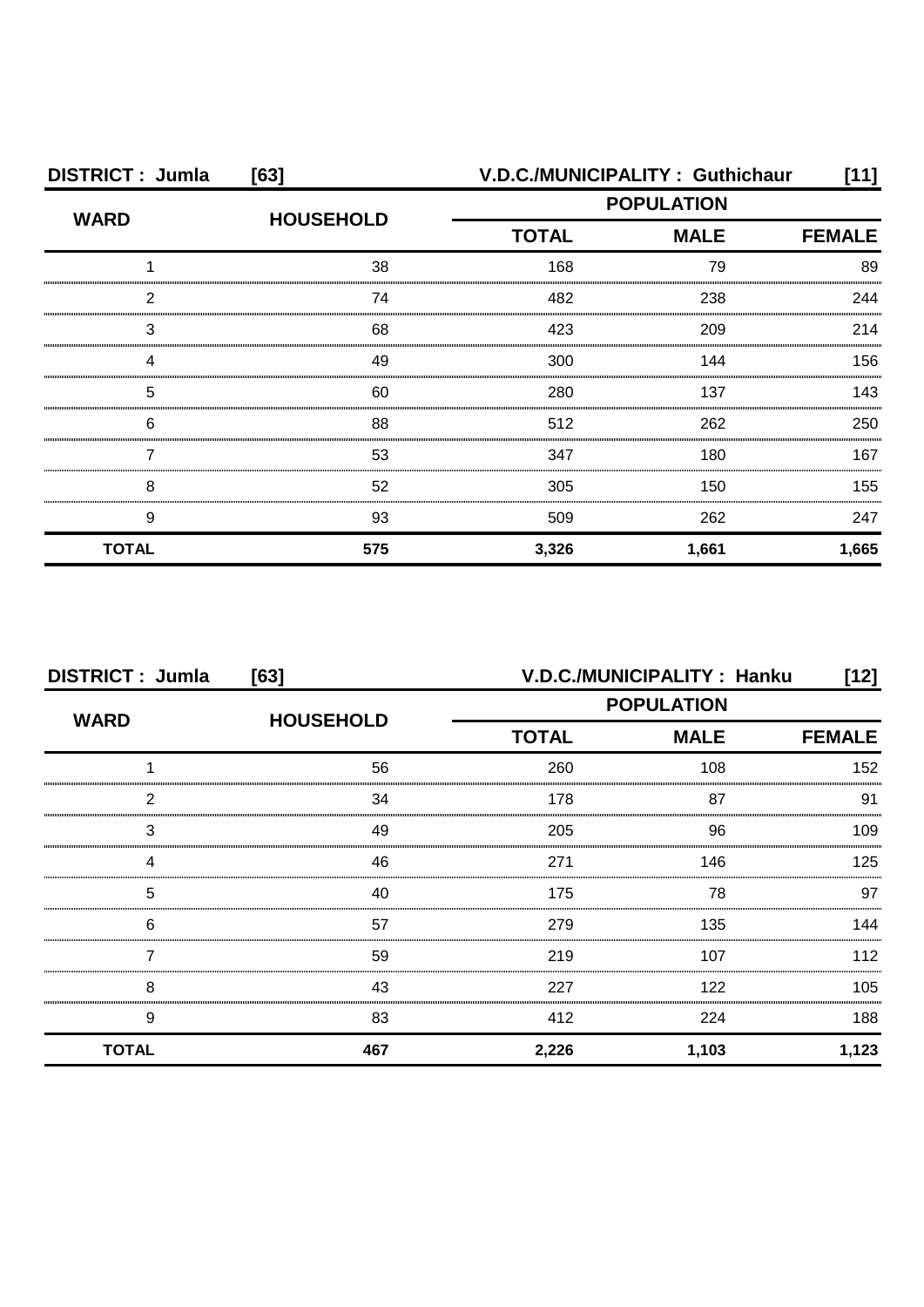| <b>DISTRICT: Jumla</b><br>[63] |                  | V.D.C./MUNICIPALITY: Kalikakhetu |             | $[13]$        |
|--------------------------------|------------------|----------------------------------|-------------|---------------|
| <b>WARD</b>                    | <b>HOUSEHOLD</b> | <b>POPULATION</b>                |             |               |
|                                |                  | <b>TOTAL</b>                     | <b>MALE</b> | <b>FEMALE</b> |
|                                | 49               | 303                              | 152         | 151           |
| 2                              | 53               | 341                              | 167         | 174           |
| 3                              | 62               | 401                              | 191         | 210           |
| Δ                              | 39               | 248                              | 124         | 124           |
| 5                              | 56               | 379                              | 191         | 188           |
| 6                              | 39               | 246                              | 131         | 115           |
|                                | 34               | 228                              | 109         | 119           |
| 8                              | 52               | 359                              | 183         | 176           |
| 9                              | 52               | 310                              | 149         | 161           |
| <b>TOTAL</b>                   | 436              | 2,815                            | 1,397       | 1,418         |

| <b>DISTRICT: Jumla</b> | [63]             |                   | V.D.C./MUNICIPALITY: Kanakasundari | $[14]$        |
|------------------------|------------------|-------------------|------------------------------------|---------------|
| <b>WARD</b>            |                  | <b>POPULATION</b> |                                    |               |
|                        | <b>HOUSEHOLD</b> | <b>TOTAL</b>      | <b>MALE</b>                        | <b>FEMALE</b> |
|                        | 79               | 520               | 260                                | 260           |
| 2                      | 49               | 296               | 154                                | 142           |
| 3                      | 36               | 237               | 122                                | 115           |
| Δ                      | 52               | 309               | 152                                | 157           |
| 5                      | 92               | 535               | 258                                | 277           |
| 6                      | 52               | 292               | 158                                | 134           |
|                        | 50               | 299               | 139                                | 160           |
| 8                      | 40               | 274               | 128                                | 146           |
| 9                      | 36               | 226               | 109                                | 117           |
| <b>TOTAL</b>           | 486              | 2,988             | 1,480                              | 1,508         |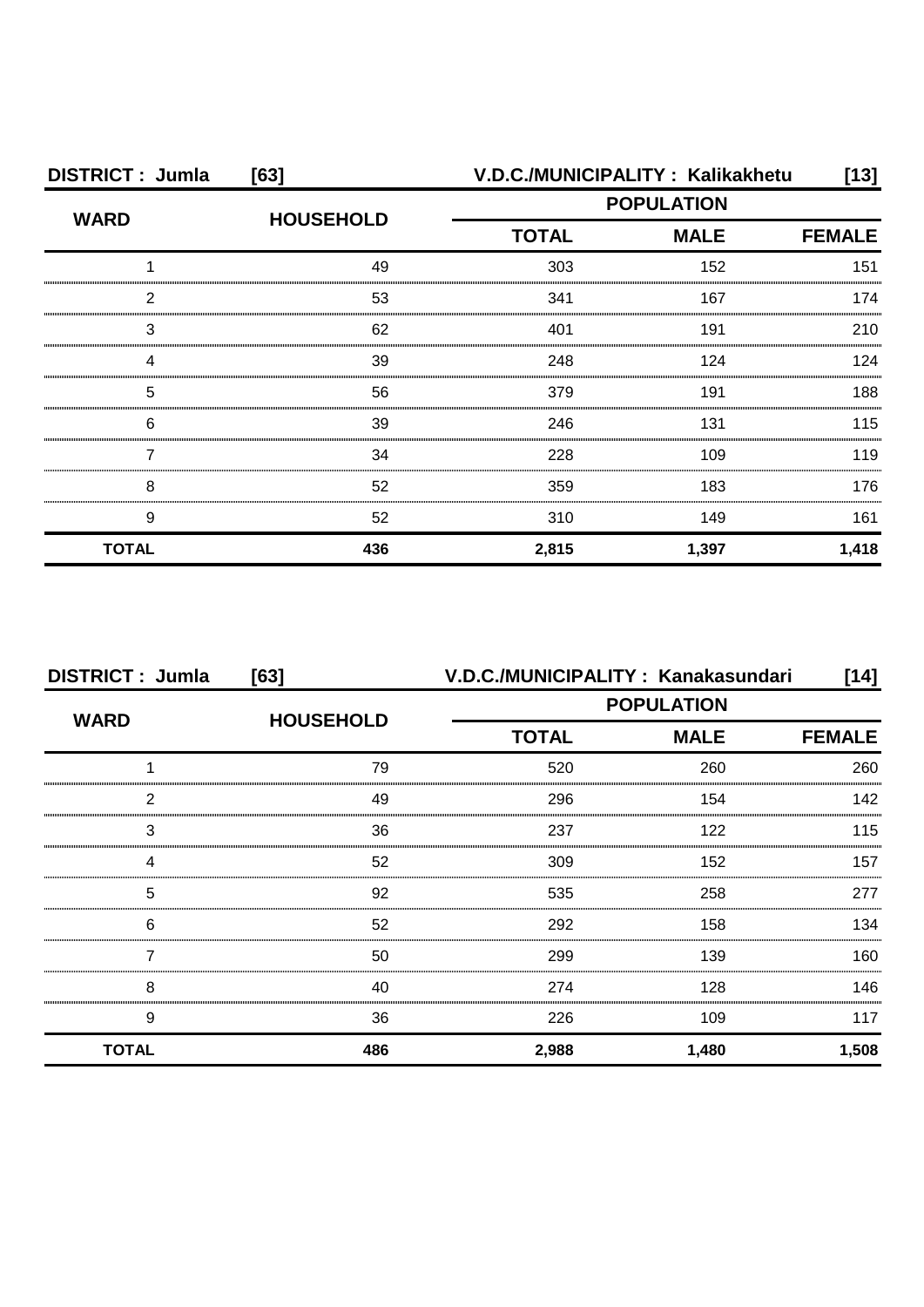| <b>DISTRICT: Jumla</b> | [63]             |              | V.D.C./MUNICIPALITY: Kartik Swami | [15]  |
|------------------------|------------------|--------------|-----------------------------------|-------|
| <b>WARD</b>            | <b>HOUSEHOLD</b> |              | <b>POPULATION</b>                 |       |
|                        |                  | <b>TOTAL</b> | <b>MALE</b>                       |       |
|                        | 101              | 495          | 260                               | 235   |
| 2                      | 29               | 136          | 58                                | 78    |
| 3                      | 68               | 333          | 174                               | 159   |
|                        | 54               | 264          | 114                               | 150   |
| 5                      | 44               | 220          | 102                               | 118   |
| 6                      | 59               | 269          | 137                               | 132   |
|                        | 50               | 207          | 95                                | 112   |
| 8                      | 28               | 168          | 85                                | 83    |
| 9                      | 21               | 94           | 47                                | 47    |
| <b>TOTAL</b>           | 454              | 2,186        | 1,072                             | 1,114 |

| <b>DISTRICT: Jumla</b><br>[63] |                  |                   | V.D.C./MUNICIPALITY: Kudari | [16]          |
|--------------------------------|------------------|-------------------|-----------------------------|---------------|
| <b>WARD</b>                    | <b>HOUSEHOLD</b> | <b>POPULATION</b> |                             |               |
|                                |                  | <b>TOTAL</b>      | <b>MALE</b>                 | <b>FEMALE</b> |
|                                | 155              | 814               | 410                         | 404           |
| 2                              | 71               | 378               | 180                         | 198           |
| 3                              | 110              | 580               | 280                         | 300           |
|                                | 86               | 534               | 269                         | 265           |
| 5                              | 63               | 388               | 197                         | 191           |
| 6                              | 115              | 698               | 346                         | 352           |
|                                | 68               | 398               | 196                         | 202           |
| 8                              | 136              | 801               | 413                         | 388           |
| 9                              | 58               | 420               | 220                         | 200           |
| <b>TOTAL</b>                   | 862              | 5,011             | 2,511                       | 2,500         |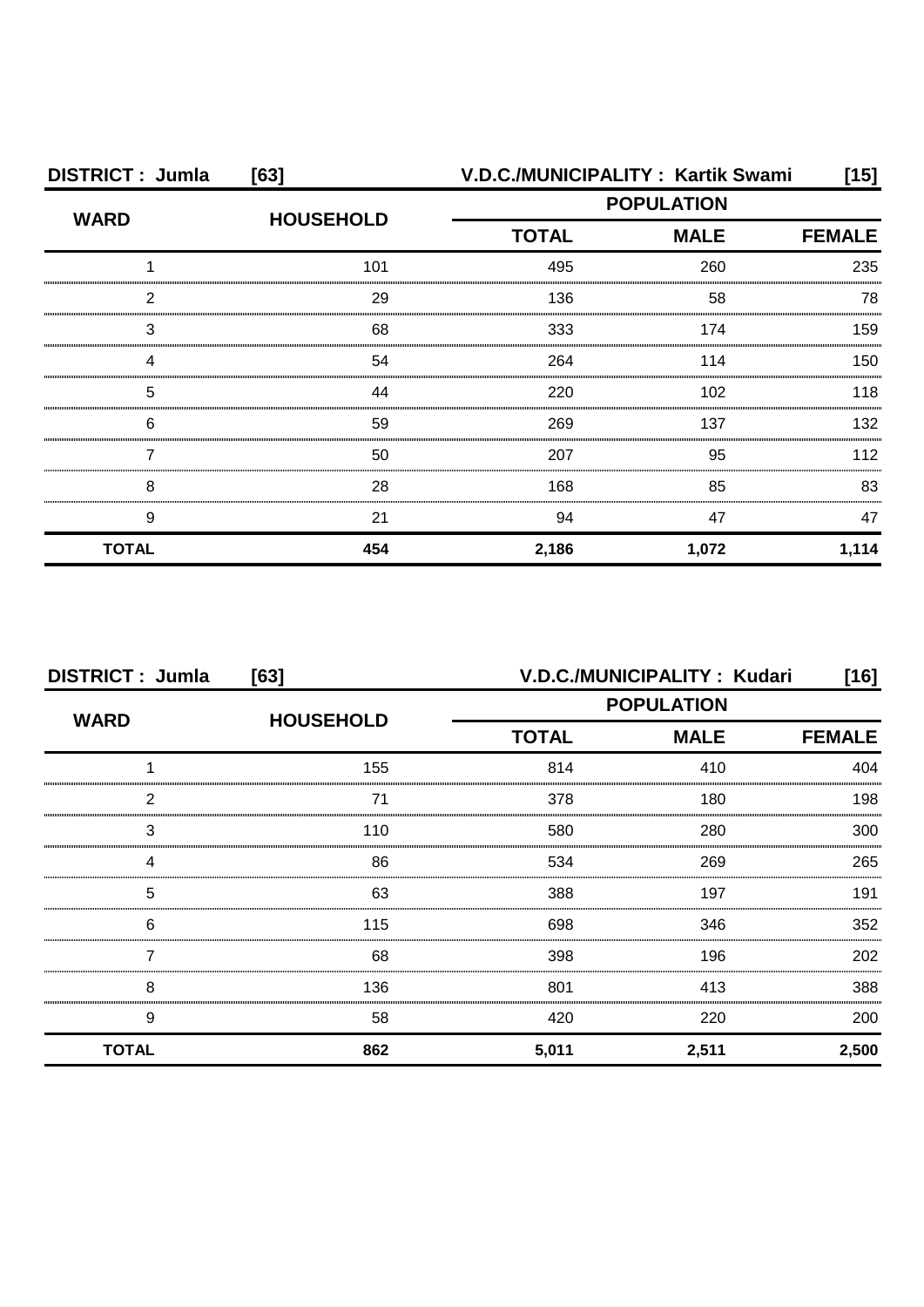| <b>DISTRICT: Jumla</b> | [63]             | V.D.C./MUNICIPALITY : Lamra |             | [17]          |
|------------------------|------------------|-----------------------------|-------------|---------------|
| <b>WARD</b>            | <b>HOUSEHOLD</b> | <b>POPULATION</b>           |             |               |
|                        |                  | <b>TOTAL</b>                | <b>MALE</b> | <b>FEMALE</b> |
|                        | 70               | 343                         | 181         | 162           |
| 2                      | 39               | 188                         | 101         | 87            |
| З                      | 40               | 183                         | 96          | 87            |
|                        | 41               | 176                         | 85          | 91            |
| 5                      | 120              | 621                         | 317         | 304           |
| 6                      | 63               | 373                         | 175         | 198           |
|                        | 79               | 409                         | 210         | 199           |
| 8                      | 59               | 319                         | 155         | 164           |
| 9                      | 44               | 243                         | 115         | 128           |
| <b>TOTAL</b>           | 555              | 2,855                       | 1,435       | 1,420         |

| <b>DISTRICT: Jumla</b><br>[63] |                  | V.D.C./MUNICIPALITY: Raralihi<br>$[18]$ |             |               |
|--------------------------------|------------------|-----------------------------------------|-------------|---------------|
| <b>WARD</b>                    |                  | <b>POPULATION</b>                       |             |               |
|                                | <b>HOUSEHOLD</b> | <b>TOTAL</b>                            | <b>MALE</b> | <b>FEMALE</b> |
|                                | 50               | 286                                     | 138         | 148           |
| 2                              | 39               | 237                                     | 112         | 125           |
| 3                              | 42               | 262                                     | 131         | 131           |
| 4                              | 119              | 567                                     | 296         | 271           |
| 5                              | 50               | 256                                     | 123         | 133           |
| 6                              | 48               | 257                                     | 117         | 140.          |
|                                | 42               | 256                                     | 120         | 136           |
| 8                              | 40               | 209                                     | 109         | 100           |
| 9                              | 56               | 351                                     | 189         | 162           |
| <b>TOTAL</b>                   | 486              | 2,681                                   | 1,335       | 1,346         |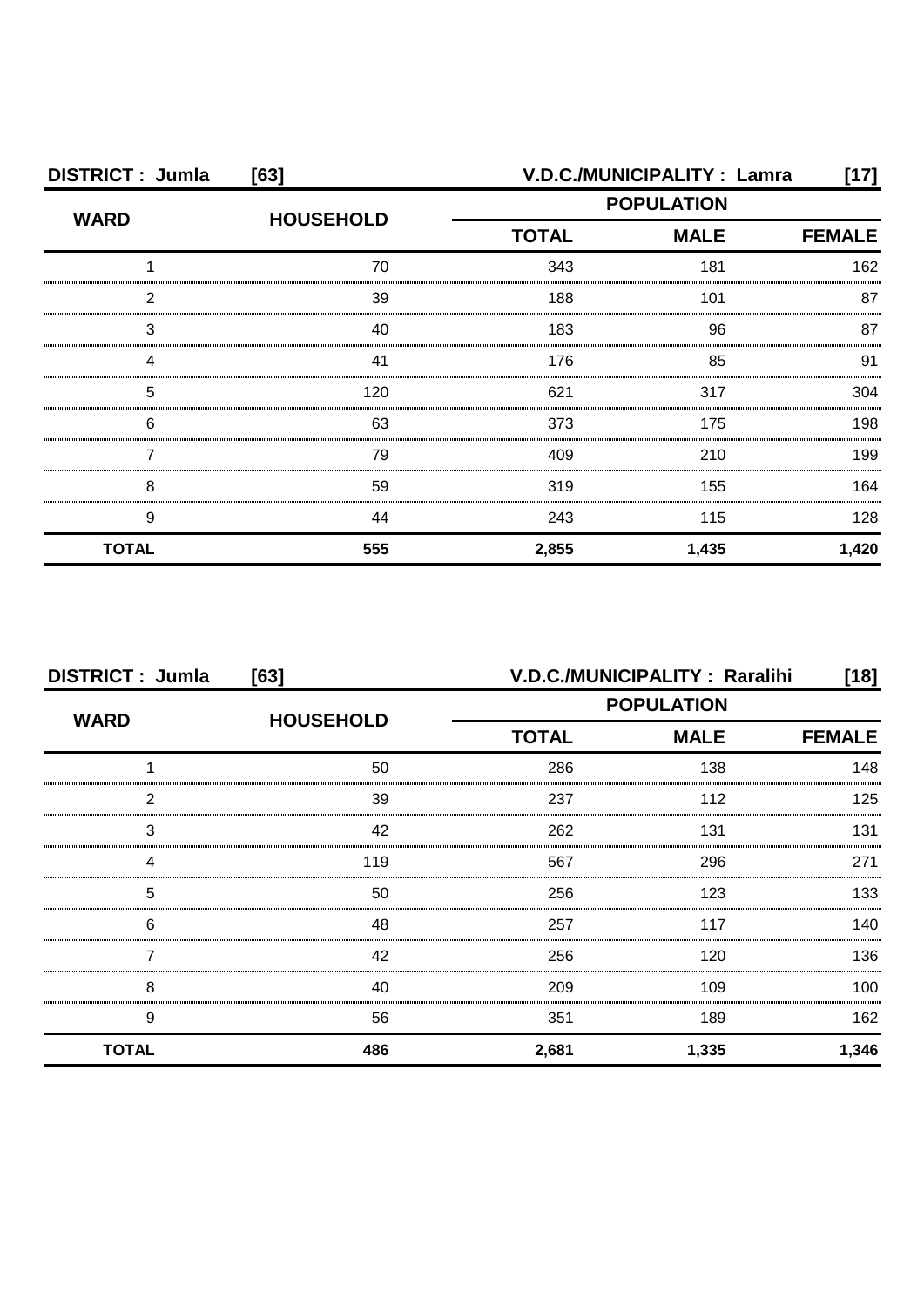| <b>DISTRICT: Jumla</b> | [63]             |              | V.D.C./MUNICIPALITY: Mahabaipatharkhola | [19]          |
|------------------------|------------------|--------------|-----------------------------------------|---------------|
| <b>WARD</b>            | <b>HOUSEHOLD</b> |              | <b>POPULATION</b>                       |               |
|                        |                  | <b>TOTAL</b> | <b>MALE</b>                             | <b>FEMALE</b> |
|                        | 49               | 295          | 149                                     | 146           |
| 2                      | 58               | 305          | 152                                     | 153           |
| 3                      | 30               | 185          | 97                                      | 88            |
| Δ                      | 53               | 330          | 149                                     | 181           |
| 5                      | 39               | 222          | 117                                     | 105           |
| 6                      | 60               | 382          | 183                                     | 199           |
|                        | 86               | 546          | 280                                     | 266           |
| 8                      | 71               | 409          | 203                                     | 206           |
| 9                      | 54               | 324          | 164                                     | 160           |
| <b>TOTAL</b>           | 500              | 2,998        | 1,494                                   | 1,504         |

| <b>DISTRICT: Jumla</b><br>[63] |                  |                   | V.D.C./MUNICIPALITY: Mahat   | [20]  |
|--------------------------------|------------------|-------------------|------------------------------|-------|
| <b>WARD</b>                    | <b>HOUSEHOLD</b> | <b>POPULATION</b> |                              |       |
|                                |                  | <b>TOTAL</b>      | <b>MALE</b><br><b>FEMALE</b> |       |
|                                | 276              | 1,083             | 573                          | 510   |
| 2                              | 68               | 305               | 136                          | 169   |
| 3                              | 88               | 451               | 218                          | 233   |
|                                | 70               | 303               | 141                          | 162   |
| 5                              | 34               | 156               | 81                           | 75    |
| 6                              | 90               | 434               | 209                          | 225   |
|                                | 86               | 434               | 207                          | 227   |
| 8                              | 59               | 287               | 139                          | 148   |
| 9                              | 36               | 172               | 82                           | 90    |
| <b>TOTAL</b>                   | 807              | 3,625             | 1,786                        | 1,839 |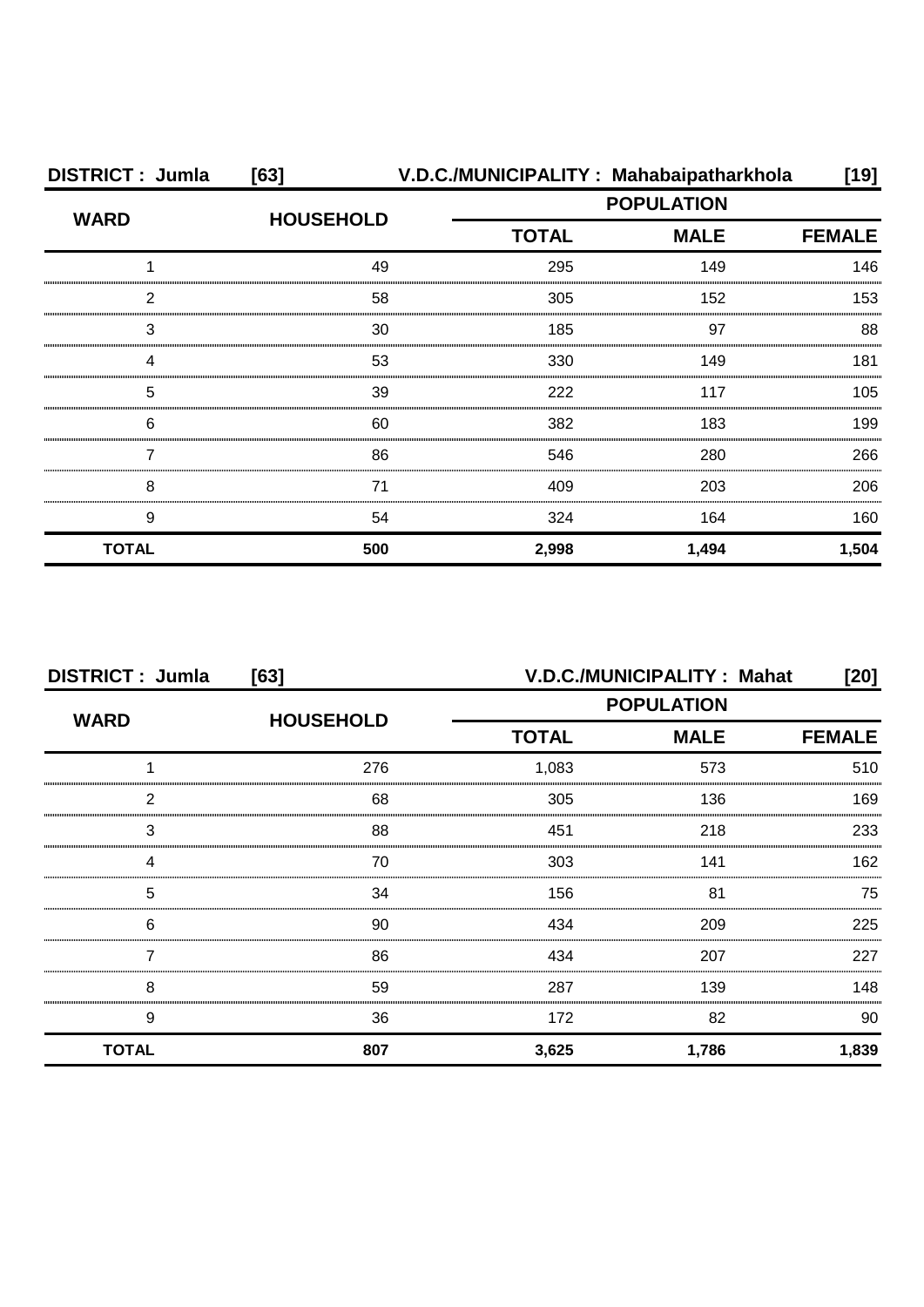| <b>DISTRICT: Jumla</b> | [63]             |                   | V.D.C./MUNICIPALITY: Malikabota | [21]          |
|------------------------|------------------|-------------------|---------------------------------|---------------|
| <b>WARD</b>            |                  | <b>POPULATION</b> |                                 |               |
|                        | <b>HOUSEHOLD</b> | <b>TOTAL</b>      | <b>MALE</b>                     | <b>FEMALE</b> |
|                        | 28               | 172               | 84                              | 88            |
| 2                      | ⌒                |                   | 3                               |               |
| 3                      | 43               | 284               | 149                             | 135           |
|                        | 29               | 195               | 96                              | 99            |
| 5                      | 52               | 310               | 158                             | 152           |
| 6                      | 15               | 84                | 43                              | 41            |
|                        | 16               | 116               | 55                              | 61            |
| 8                      | 45               | 316               | 156                             | 160.          |
| 9                      | 36               | 207               | 112                             | 95            |
| <b>TOTAL</b>           | 266              | 1,691             | 856                             | 835           |

| <b>DISTRICT: Jumla</b> | [63]             | V.D.C./MUNICIPALITY: Malikathanta |             | $[22]$            |  |
|------------------------|------------------|-----------------------------------|-------------|-------------------|--|
| <b>WARD</b>            |                  |                                   |             | <b>POPULATION</b> |  |
|                        | <b>HOUSEHOLD</b> | <b>TOTAL</b>                      | <b>MALE</b> | <b>FEMALE</b>     |  |
|                        | 98               | 667                               | 344         | 323               |  |
| 2                      | 71               | 416                               | 200         | 216               |  |
| 3                      | 92               | 637                               | 316         | 321               |  |
|                        | 81               | 563                               | 291         | 272               |  |
| 5                      | 21               | 158                               | 80          | 78                |  |
| 6                      | 35               | 223                               | 118         | 105               |  |
|                        | 51               | 322                               | 170         | 152               |  |
| 8                      | 41               | 224                               | 116         | 108               |  |
| 9                      | 41               | 281                               | 138         | 143               |  |
| <b>TOTAL</b>           | 531              | 3,491                             | 1,773       | 1,718             |  |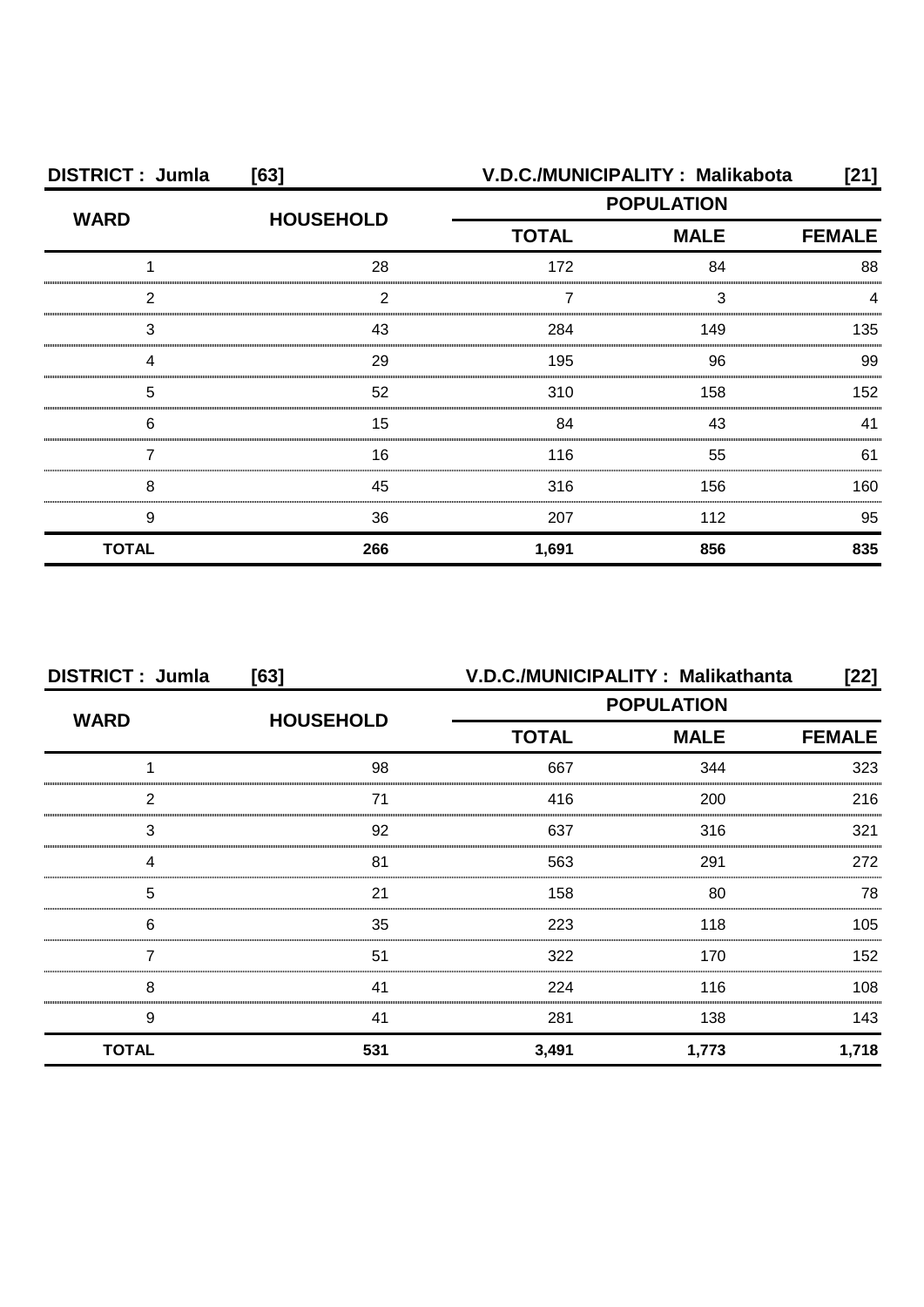| <b>DISTRICT: Jumla</b> | [63]             | V.D.C./MUNICIPALITY: Narakot |               |       |
|------------------------|------------------|------------------------------|---------------|-------|
| <b>WARD</b>            | <b>HOUSEHOLD</b> | <b>POPULATION</b>            |               |       |
|                        |                  | <b>TOTAL</b>                 | <b>FEMALE</b> |       |
|                        | 51               | 275                          | 144           | 131   |
| 2                      | 44               | 224                          | 102           | 122   |
| З                      | 85               | 511                          | 265           | 246   |
|                        | 68               | 328                          | 164           | 164   |
| 5                      | 126              | 839                          | 435           | 404   |
| 6                      | 55               | 362                          | 181           | 181   |
|                        | 58               | 334                          | 153           | 181   |
| 8                      | 48               | 321                          | 154           | 167   |
| 9                      | 52               | 324                          | 151           | 173   |
| <b>TOTAL</b>           | 587              | 3,518                        | 1,749         | 1,769 |

| <b>DISTRICT: Jumla</b> | [63]             |                   | V.D.C./MUNICIPALITY : Pandawagufa | [24]          |
|------------------------|------------------|-------------------|-----------------------------------|---------------|
| <b>WARD</b>            |                  | <b>POPULATION</b> |                                   |               |
|                        | <b>HOUSEHOLD</b> | <b>TOTAL</b>      | <b>MALE</b>                       | <b>FEMALE</b> |
|                        | 91               | 591               | 301                               | 290           |
| 2                      | 33               | 203               | 96                                | 107           |
| 3                      | 97               | 529               | 253                               | 276           |
| Δ                      | 72               | 439               | 215                               | 224           |
| 5                      | 115              | 706               | 344                               | 362           |
| 6                      | 53               | 327               | 158                               | 169           |
|                        | 56               | 344               | 173                               | 171           |
| 8                      | 77               | 456               | 227                               | 229           |
| 9                      | 43               | 224               | 117                               | 107           |
| <b>TOTAL</b>           | 637              | 3,819             | 1,884                             | 1,935         |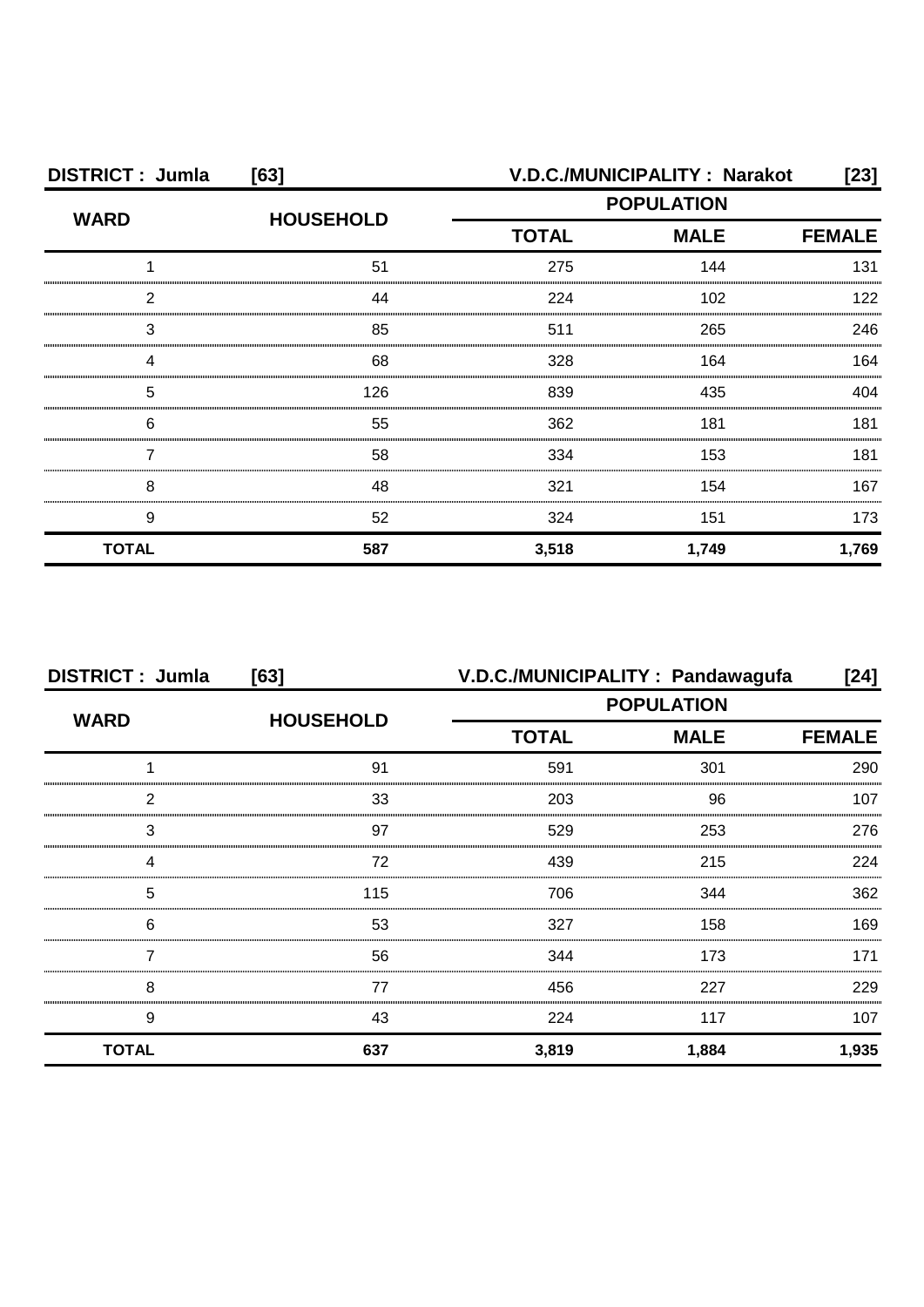| <b>DISTRICT: Jumla</b><br>[63] |                  | V.D.C./MUNICIPALITY: Patarasi<br>[25] |             |               |
|--------------------------------|------------------|---------------------------------------|-------------|---------------|
|                                |                  | <b>POPULATION</b>                     |             |               |
| <b>WARD</b>                    | <b>HOUSEHOLD</b> | <b>TOTAL</b>                          | <b>MALE</b> | <b>FEMALE</b> |
|                                | 152              | 904                                   | 447         | 457           |
| 2                              | 77               | 453                                   | 222         | 231           |
| 3                              | 63               | 395                                   | 192         | 203           |
|                                | 53               | 332                                   | 168         | 164           |
| 5                              | 70               | 446                                   | 234         | 212           |
| 6                              | 39               | 203                                   | 100         | 103           |
|                                | 42               | 252                                   | 131         | 121           |
| 8                              | 56               | 314                                   | 163         | 151           |
| 9                              | 73               | 492                                   | 236         | 256           |
| <b>TOTAL</b>                   | 625              | 3,791                                 | 1,893       | 1,898         |

| <b>DISTRICT: Jumla</b><br>[63] |                  | V.D.C./MUNICIPALITY: Patmara<br>[26] |             |               |
|--------------------------------|------------------|--------------------------------------|-------------|---------------|
|                                |                  | <b>POPULATION</b>                    |             |               |
| <b>WARD</b>                    | <b>HOUSEHOLD</b> | <b>TOTAL</b>                         | <b>MALE</b> | <b>FEMALE</b> |
|                                | 70               | 383                                  | 194         | 189           |
| 2                              | 60               | 332                                  | 170         | 162           |
| 3                              | 131              | 644                                  | 315         | 329           |
| Δ                              | 41               | 250                                  | 130         | 120.          |
| 5                              | 39               | 249                                  | 122         | 127           |
| 6                              | 66               | 376                                  | 190         | 186           |
|                                | 58               | 314                                  | 159         | 155           |
| 8                              | 73               | 416                                  | 207         | 209           |
| 9                              | 84               | 490                                  | 256         | 234           |
| <b>TOTAL</b>                   | 622              | 3,454                                | 1,743       | 1,711         |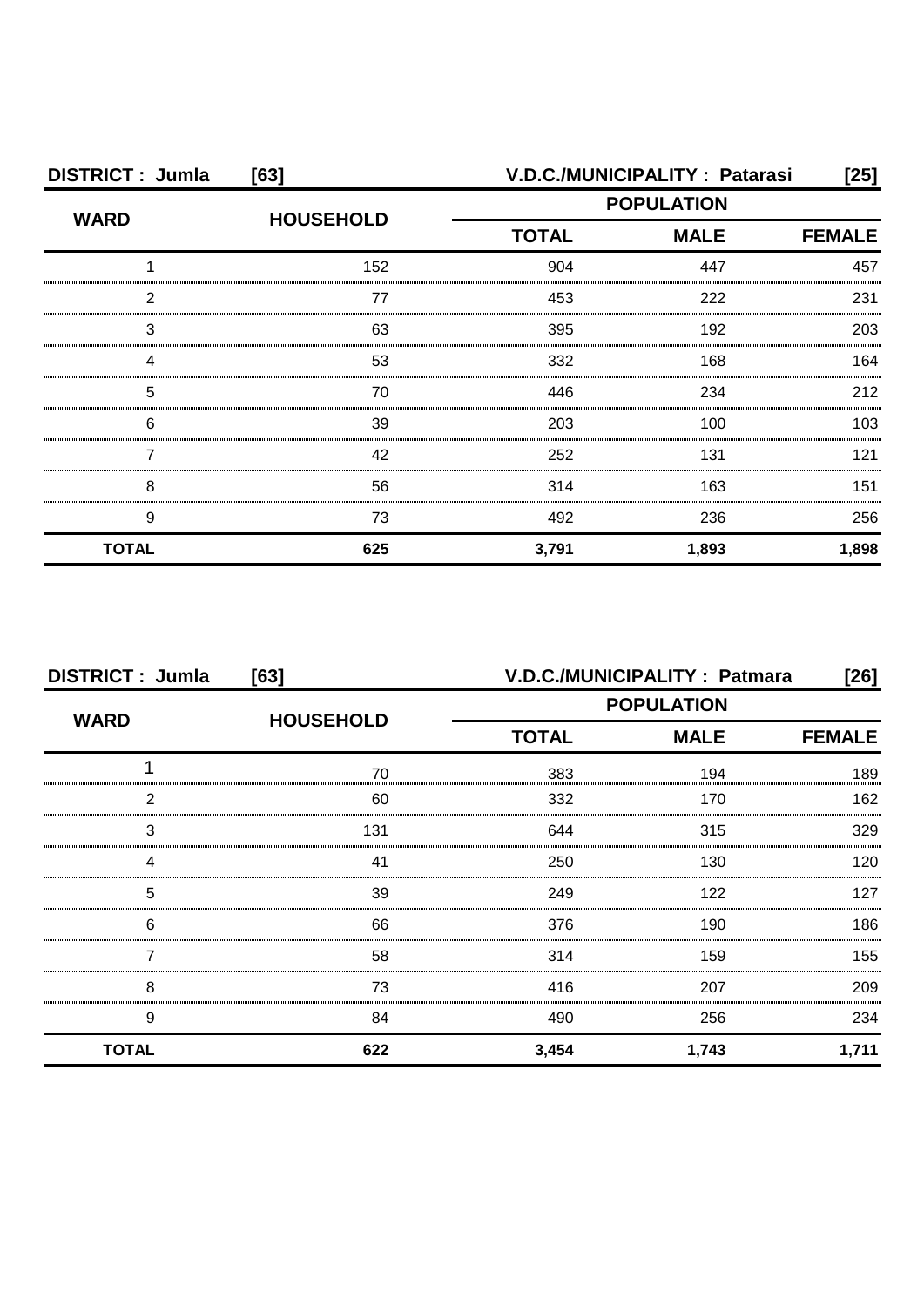| <b>DISTRICT: Jumla</b><br>[63] |                  | V.D.C./MUNICIPALITY: Sanigaun<br>[27] |             |               |
|--------------------------------|------------------|---------------------------------------|-------------|---------------|
| <b>WARD</b>                    |                  | <b>POPULATION</b>                     |             |               |
|                                | <b>HOUSEHOLD</b> | <b>TOTAL</b>                          | <b>MALE</b> | <b>FEMALE</b> |
|                                | 65               | 375                                   | 191         | 184           |
| 2                              | 109              | 735                                   | 391         | 344           |
| З                              | 59               | 380                                   | 191         | 189           |
|                                | 56               | 403                                   | 206         | 197           |
| 5                              | 86               | 557                                   | 287         | 270           |
| 6                              | 84               | 545                                   | 262         | 283           |
|                                | 54               | 314                                   | 147         | 167           |
| 8                              | 91               | 598                                   | 310         | 288           |
| 9                              | 130              | 822                                   | 435         | 387           |
| <b>TOTAL</b>                   | 734              | 4,729                                 | 2,420       | 2,309         |

| <b>DISTRICT: Jumla</b><br>[63] |                  | <b>V.D.C./MUNICIPALITY: Talium</b><br>$[28]$ |               |       |
|--------------------------------|------------------|----------------------------------------------|---------------|-------|
|                                |                  | <b>POPULATION</b>                            |               |       |
| <b>WARD</b>                    | <b>HOUSEHOLD</b> | <b>TOTAL</b><br><b>MALE</b>                  | <b>FEMALE</b> |       |
|                                | 126              | 643                                          | 298           | 345   |
| 2                              | 78               | 382                                          | 182           | 200   |
| 3                              | 66               | 349                                          | 167           | 182   |
| Δ                              | 164              | 775                                          | 369           | 406   |
| 5                              | 152              | 888                                          | 451           | 437   |
| 6                              | 38               | 234                                          | 115           | 119   |
|                                | 87               | 519                                          | 250           | 269   |
| 8                              | 134              | 696                                          | 351           | 345   |
| 9                              | 51               | 259                                          | 136           | 123   |
| <b>TOTAL</b>                   | 896              | 4,745                                        | 2,319         | 2,426 |